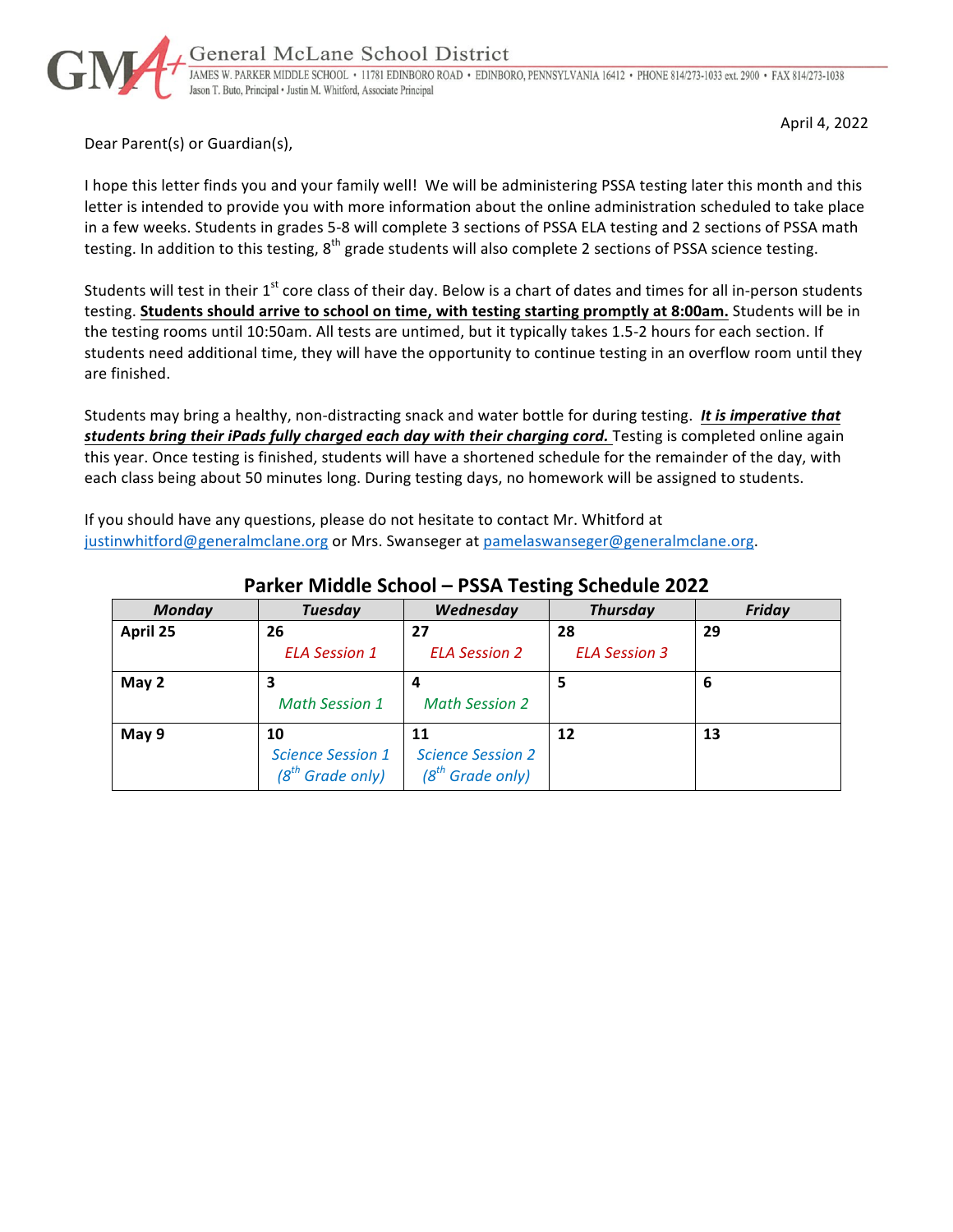

Dear Parent/Guardian:

In an era of cell phones, smartphones and other electronic devices which can easily photograph and instantly share photographs, confidential and secure test materials can be easily compromised. Not only is it expensive to replace a compromised test item, the material contained in the PSSA and Keystone Exams is copyrighted property of the Commonwealth of Pennsylvania. Copying or duplicating the material from the assessment, including the taking of a photograph of secure assessment material, is a violation of the federal Copyright Act. Penalties for violations of the Copyright Act may include the cost of replacing the compromised test item(s) or fines of no less than \$750 up to \$30,000 for a single violation (17 U.S.C. § 101 et seq.).

In order to ensure reliable test results and to avoid the cost of replacing test items, the Department of Education requires schools to set rules and take certain steps to protect test materials. Electronic devices such as but not limited to cell phones, smartphones, smartwatches, E-readers, Nooks, Kindles, iPods, tablets, camera-ready devices, and any other electronic device which can be used to photograph or duplicate test materials, access the internet and/or communicate with others during the administration of the PSSA or Keystone Exams are not permitted in any testing site. Please speak with your child and let him or her know that the possession and/or use of a cell phone or other electronic device during the administration of the PSSA or Keystone Exams will result in consequences.

You will be contacted by the school if your child is discovered using and/or having a cell phone or other unapproved electronic device in his or her possession during the administration of the PSSA or Keystone Exams. Students who ignore this directive will be subject to the school's discipline policy and the Department of Education's requirement that the student's test will not be scored and the student will be required to retake the entire exam. The electronic device will be held by school staff, and the device's stored photographs and other functions will be examined with your permission. You may request to be present when the electronic device is examined. If a photograph of the PSSA or Keystone Exam is discovered or if permission to search other functions of the electronic device is refused, the device will be held by the school staff. The Pennsylvania Department of Education holds the copyright to all material contained within the PSSA and Keystone Exams, the Pennsylvania Department of Education will be contacted and

If, after testing is complete and test materials have been returned, it is discovered that a student used and/or had a cell phone or other unapproved electronic device in his or her possession during the administration of the test, the school's discipline policy will be followed and the student's test will not be scored.



Pennsylvania Department of Education Handbook for Assessment Coordinators 2022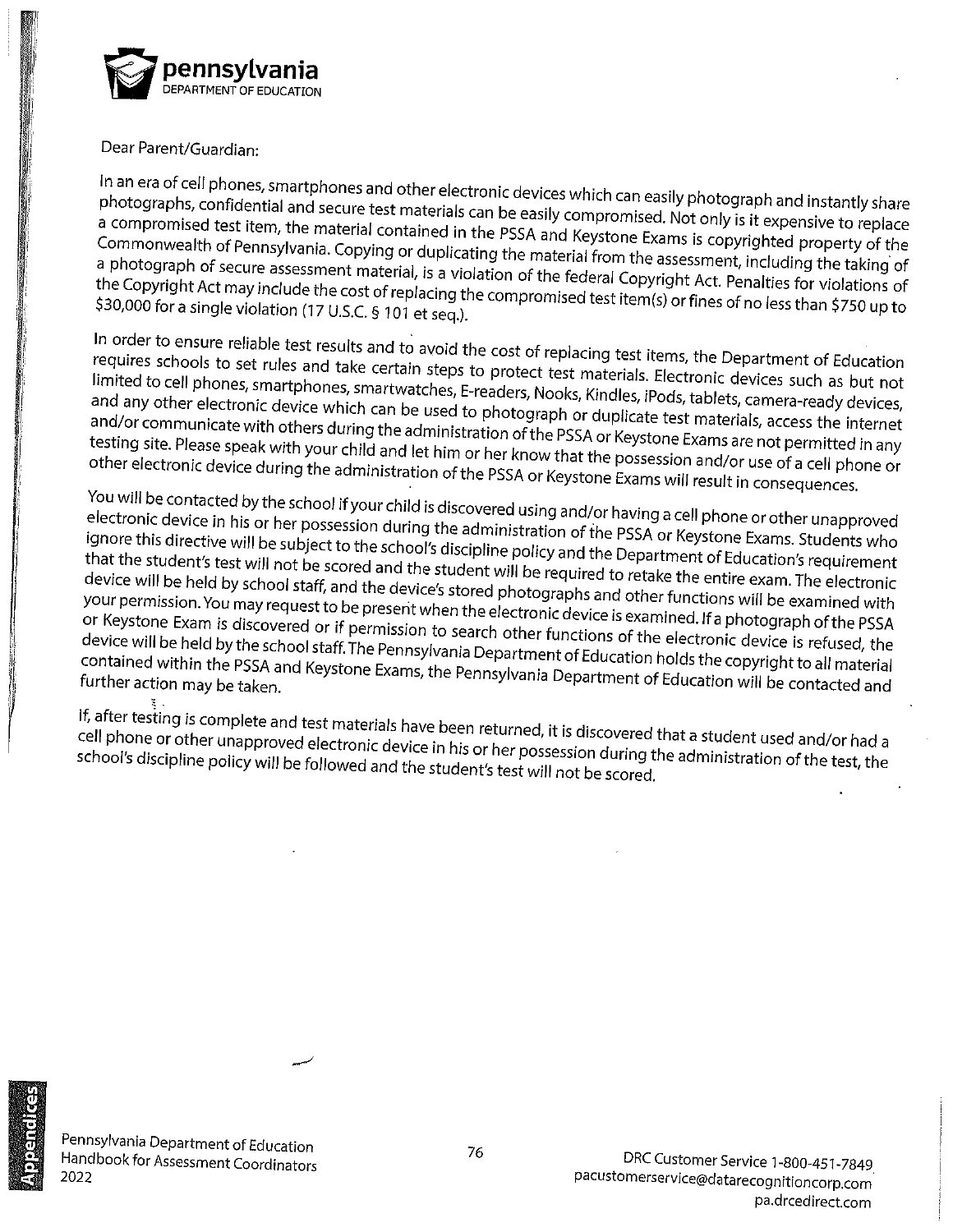# Frequently Asked  $\rm O$ uestions

# **Information for Parents or Guardians**

# Pennsylvania System of School Assessment (PSSA)

English Language Arts Assessment, April 25-29, 2022 Mathematics and Science Assessment, May 2-13, 2022



### **GENERAL INFORMATION ABOUT THE PSSA**

### Which schools participate?

All school districts and charter schools participate in the assessments. Nonpublic and private schools may also participate on a voluntary basis.

### Which students take the assessments?

Except for a very few students who meet specific criteria for participation in an alternate assessment, all students are included in the assessments as outlined below:

ELA & Mathematics-Grades 3, 4, 5, 6, 7, and 8 Science-Grades 4 and 8

#### Who decided what the assessments should measure?

Groups of educators from all levels of education in Pennsylvania chose the areas of knowledge and skills upon which the assessments are based. The groups included teachers, supervisors, curriculum directors, and college specialists. They also reviewed, edited, and approved the test items.

#### Who administers the assessments?

Each school chooses the person(s) who will administer the assessments. In most cases, these are teachers in the students' building.

### How are the results reported?

Two copies of the individual student report for all assessments will be sent to all schools and districts that participate for distribution to parents, teachers, school counselors, and/or principals. The state will not receive any report with individual names included.

School-level reports will be used for curricular and planning purposes. School districts and charter schools may publish the results of PSSA testing for each school. The state will also release school-by-school assessment data.

### May parents see the assessments?

Yes, under one circumstance. School entities are required to have policies to ensure that parents or guardians have the right to review a state assessment in the school entity during convenient hours for parents or guardians from the time testing materials are received to the end of the make-up schedule in order to determine whether a state assessment conflicts with their religious belief. This is the only reason allowable under regulation.

Confidentiality agreements must be signed, and no copies of the assessments or notes about assessment items will be permitted to leave the school. If after reviewing the test, parents or guardians find the test to be in conflict with their religious belief and wish their student(s) to be excused from the test, the right of the parents or guardians will not be denied upon written request to the applicable school district Superintendent, charter school Chief Executive Officer, or AVTS Director. Parents or guardians should contact their child's school to make arrangements to review the test.

### **Report Testing Irregularities**

Parents/guardians who believe that a testing irregularity may have occurred may email ra-edirregularities@pa.gov or call 844-418-1651 to report the incident.

#### **INFORMATION ABOUT THE ENGLISH LANGUAGE ARTS ASSESSMENT (grades 3 through 8)**

### How long does the assessment take?

The entire English Language Arts assessment takes approximately three to four hours to complete. Your school district will inform you about the assessment schedule.

### What does the assessment include?

Each student completes three sections of questions for the English Language Arts assessment. Some portions will be the same for all students, and some will consist of different groups of questions.

#### What types of questions are on the assessment?

Students respond to multiple-choice, evidence-based selected-response, and constructed-response questions. In a multiple-choice question, the correct answer(s) is chosen from four options. Evidence-based selected-response questions have two parts, and students select one or more answers for each part. Constructed-response questions may include a shortanswer (grade 3) or text dependent analysis (grades 4 through 8). Short-answer questions require students to compose a brief response to support their answer. For the text dependent analysis question, students analyze a text and use evidence from the reading passage to compose an essay.



Pennsylvania Department of Education Handbook for Assessment Coordinators 2022